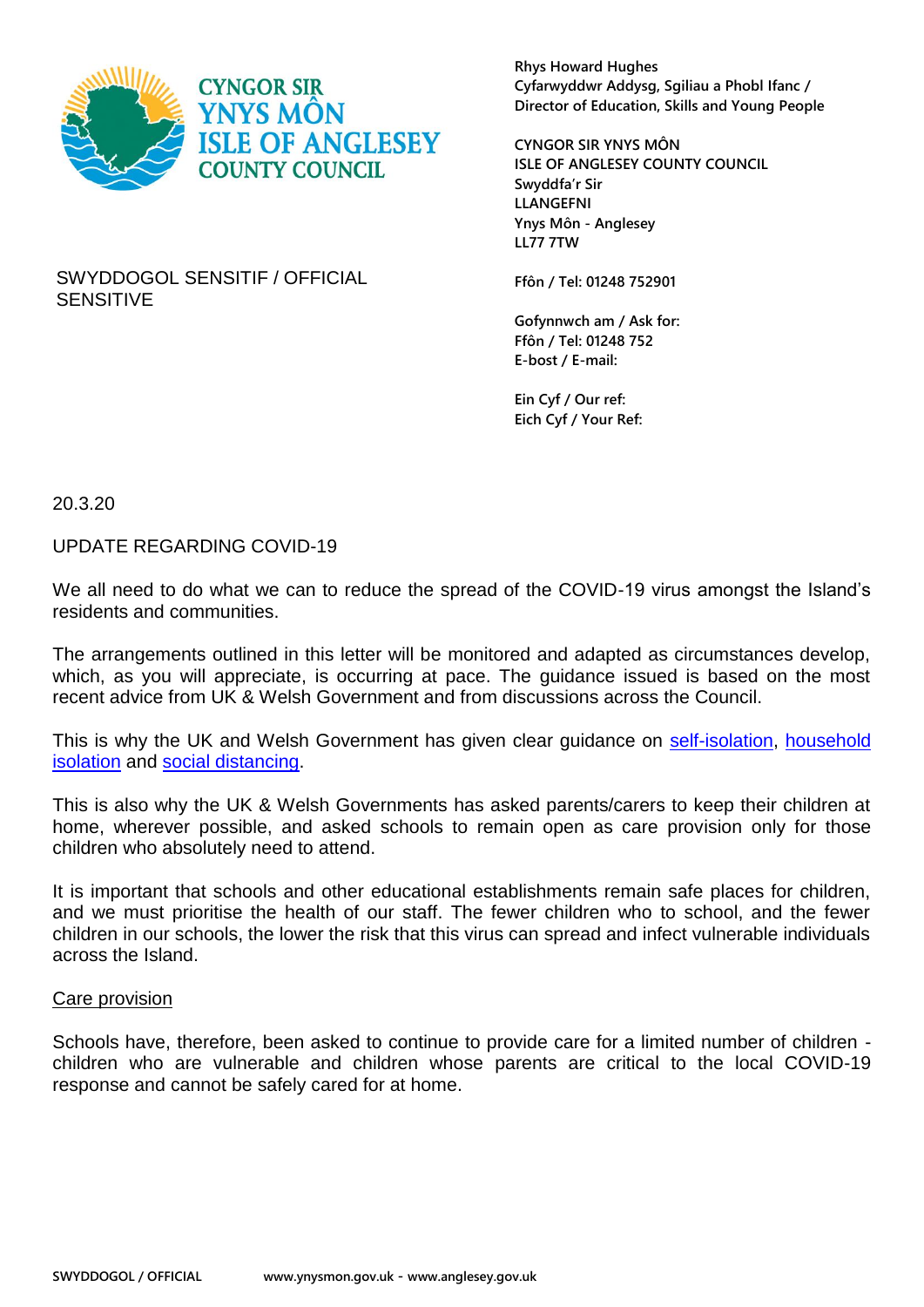# Children of "critical" workers

Parents whose work is critical to the COVID-19 response include those who work in health and social care and in other key sectors. Many parents working in these sectors may be able to ensure their child are kept at home**.** Every child who can be safely cared for at home should be.

The key principles to be followed are:

Children who can be kept at home safely, should remain at home

If a child needs specialist support, is vulnerable or has a parent who is a critical worker, then care in your local school will hopefully be available for them.

- 1. Parents should not rely on childcare from individuals in the recognised vulnerable groups (such as grandparents).
- 2. Parents should also do everything they can to ensure children observe the same social distancing principles as adults.

If a parent works in one of the critical sectors listed below (or listed by UK Government on their website [here\)](https://www.gov.uk/government/publications/coronavirus-covid-19-maintaining-educational-provision/guidance-for-schools-colleges-and-local-authorities-on-maintaining-educational-provision), and they cannot keep their child safe at home, then their children will be prioritised for care provision:

- **Health and social care** e.g. doctors, nurses, midwives, paramedics, social workers, care workers, and other frontline health and social care staff;
- **Education and childcare** e.g. nursery, teaching staff/assistants, and social workers;
- **The blue light services** e.g. police, fire, ambulance;
- **Priority workers in local and national government** (these are being identified by individual organisations);
- **Food and other necessary goods** e.g. food production, processing, distribution, sale and delivery;
- **Transport** e.g. keeping road and rail passenger and freight transport modes operating.

If your child requires access to the care provision as of 23.3.20 (Monday to Friday 8am-5pm) as a result of a parent meeting the above criteria, please inform the school and we kindly ask that you provide them with a suitable lunch where possible.

We are grateful for the work of teachers and workers in schools across the Island for continuing to provide care for the children of the other local critical workers. This is an essential part of our local effort to combat this disease.

## "Vulnerable" learners

Children considered as vulnerable can also access the above provision. If you have an allocated Social Worker or are open to Children and Family Services i.e. Team Around the Family, you are considered to be in a "vulnerable" group. We therefore urge you to discuss school attendance with your allocated worker/Social Worker.

#### Learners eligible for Free School Meals

Learners eligible for Free School Meals do not necessarily qualify for the care provision automatically (please refer to the above definition regarding eligibility).

We will put in place short-term measures to ensure the needs of Free School Meals learners can be met in a flexible way. From next week (week beginning 23.3.20) a lunch pack will be provided to all children/young people who are eligible for Free School Meals on the Island. In the short-term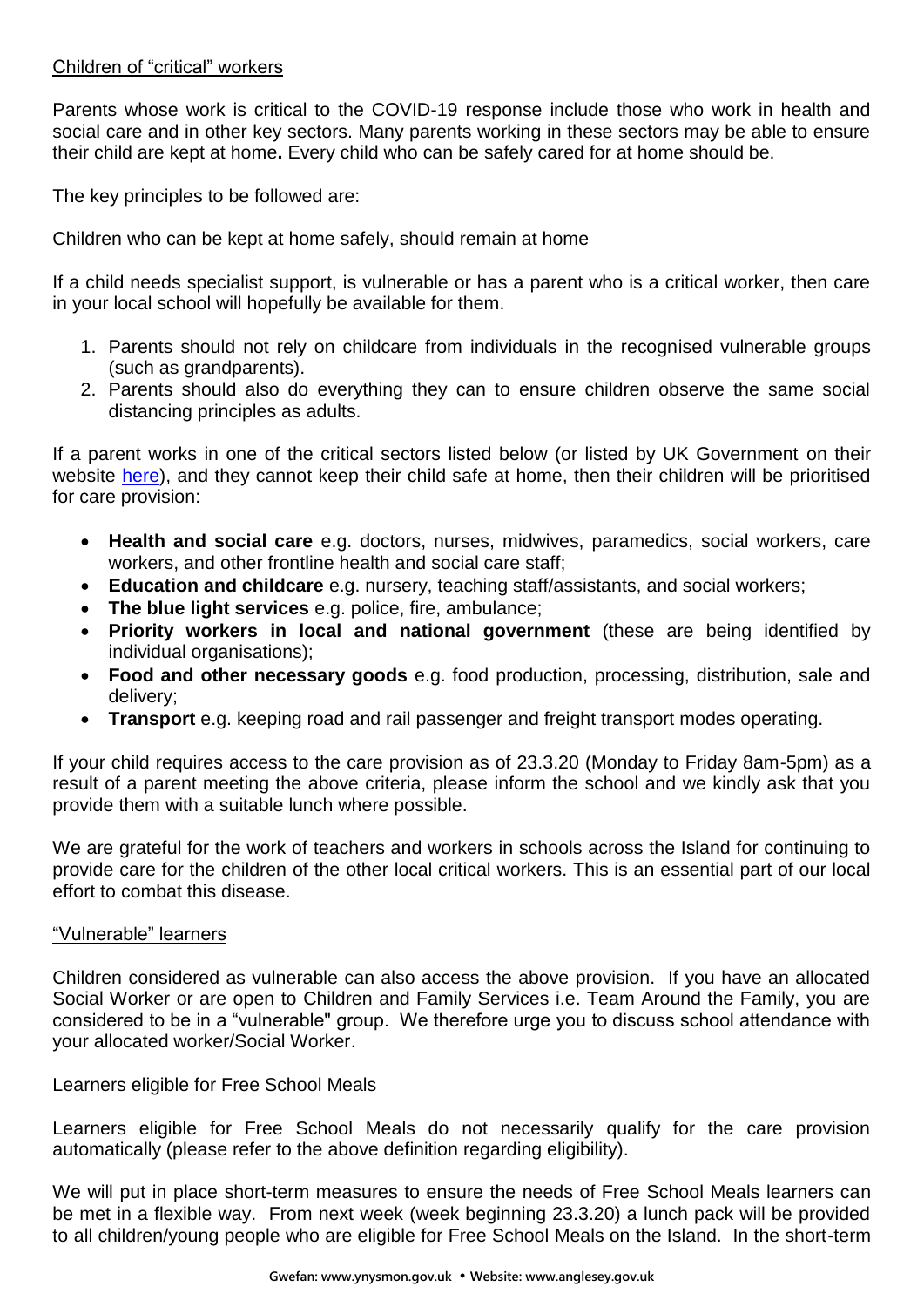this will be provided at the child's usual school and will be available for collection during the school's usual lunch time.

# Finally

These arrangements will be monitored and adapted as circumstances develop, which, as you will appreciate, is occurring at pace. The guidance issued in this letter is based on the most recent advice from UK & Welsh Government and from discussions across the Council. We understand that we have all experienced times of significant anxiety and concern in recent days and weeks. I fully appreciate this fact and I am extremely grateful to you for your patience as matters are clarified.

Similarly, I again want to express my thanks and gratitude to all school staff who have worked extremely hard to keep things going in these difficult times and who have thought and acted for others.

We will endeavour to provide further updates as required.

### *Rhys*

**Rhys Howard Hughes Cyfarwyddwr Addysg, Sgiliau a Phobl Ifanc Director of Education, Skills and Young People**